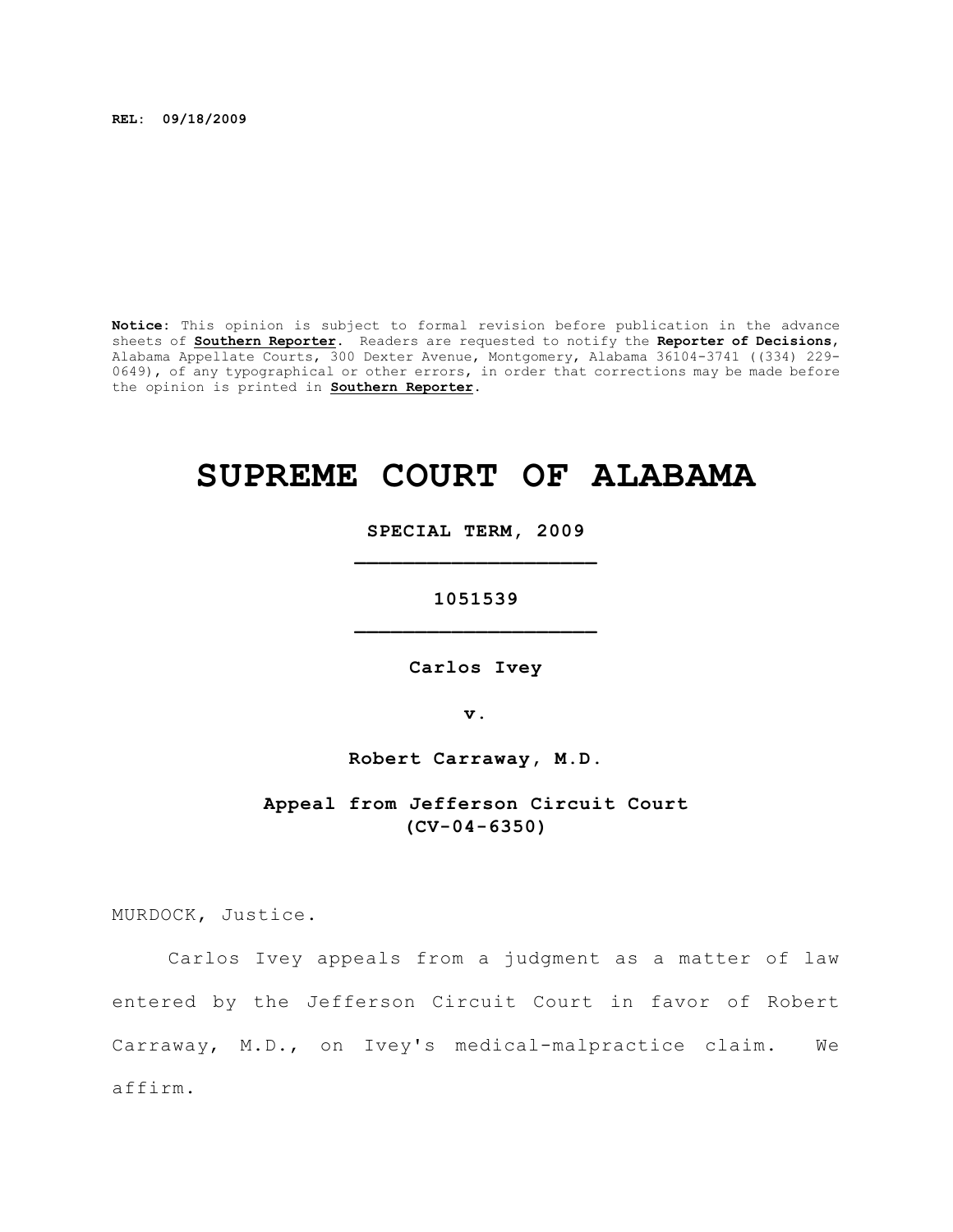## I. Facts and Procedural History

On October 13, 2002, Ivey was struck by a motor vehicle and sustained a severe injury to his right thigh. Ivey sought treatment for his injury at the emergency room at Carraway Methodist Medical Center ("the hospital"). After a physical examination and X-rays, Ivey was diagnosed with a large contusion to his right thigh. He was given prescription medications and was discharged.

Ivey returned to the hospital's emergency room on October 30, 2002, because he had experienced increased swelling and pain from the injury following his discharge. A CT scan revealed a large collection of fluid on the front middle portion of the right thigh. Ivey was diagnosed with an infected hematoma and necrotic cellulitis. Because of the severity of the infection, Ivey was admitted to the hospital and antibiotics were administered. The night of Ivey's admission, Dr. Robert Stinson performed an irrigation and debridement procedure during which he made an incision into the wound, drained fluid from it, and removed dead skin tissue in order to reduce the swelling and clean the infected area.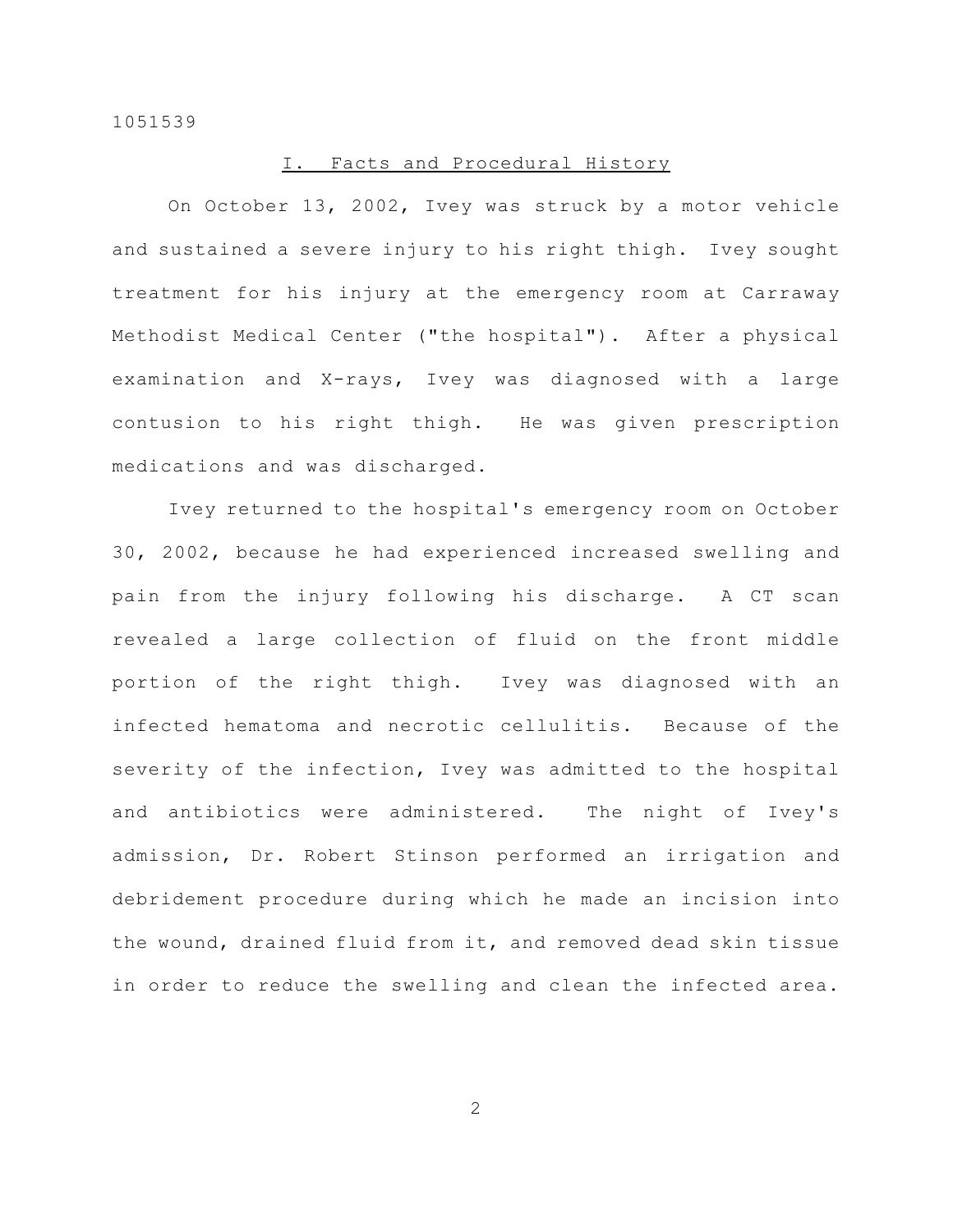Following the procedure, the open cavity of the wound was packed with rolls of Kerlix gauze. Kerlix gauze is a clean dressing commonly used to "pack," i.e., to plug and absorb drainage, in large wounds. It is manufactured in rolls that are typically 2 to 4 inches wide and 12 feet long.<sup>1</sup> Testimony at trial explained that packing a large wound is done by placing an entire roll of gauze into the wound, but leaving a "tail" of the gauze protruding from the wound. The gauze is removed by pulling on the protruding "tail" until the gauze is extracted from the wound site.

After the initial irrigation and debridement procedure, Ivey was referred to the services of Dr. Carraway, a boardcertified general surgeon. On October 31, 2002, Dr. Carraway performed a second irrigation and debridement procedure. Dr. Carraway testified that before he entered the operating room, the nurses had prepped Ivey's wound for surgery, including removing all the gauze from the site. He stated that he visually inspected the site before starting the procedure and that he did not notice any foreign objects. Dr. Carraway

 $1$ The record indicates that the Kerlix gauze rolls used in Ivey's wound cavity generally were used without being unwound; the record does not indicate the diameter of such a roll.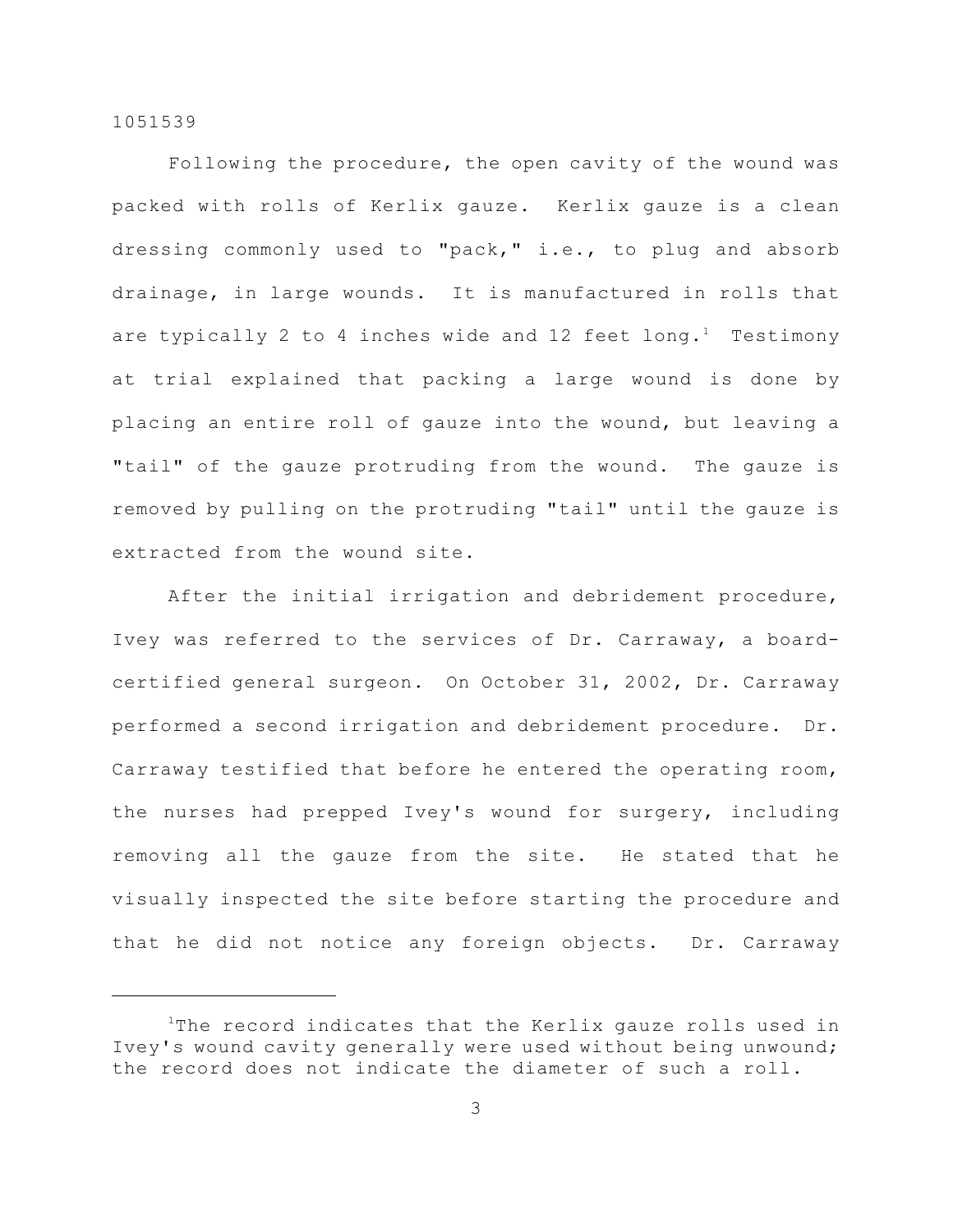removed more dead tissue from the site and cleaned it. Dr. Carraway testified that upon completing the procedure he again visually inspected the wound and felt inside the cavity with his fingers to ensure that it was clean and that no foreign objects remained in it. He also asked for and received a correct needle and sponge count from the nurses. Dr. Carraway stated that he did not use Kerlix gauze during the operation, that Kerlix gauze is not used in surgeries, and that it is not included in the count taken at the end of a surgical operation.

Following the surgery, an open cavity remained at the wound site measuring approximately seven inches by six inches and varying in depth. After Dr. Carraway left the operating room, the nurses again packed the wound cavity with Kerlix gauze. Ivey remained hospitalized, and Dr. Carraway ordered certain treatment for the wound infection, including whirlpool therapy and more antibiotics.

Dr. Carraway ordered the whirlpool therapy to be carried out twice every weekday and once a day on weekends. This whirlpool treatment required the removal of the Kerlix gauze so that the wound site would soak uninhibited in the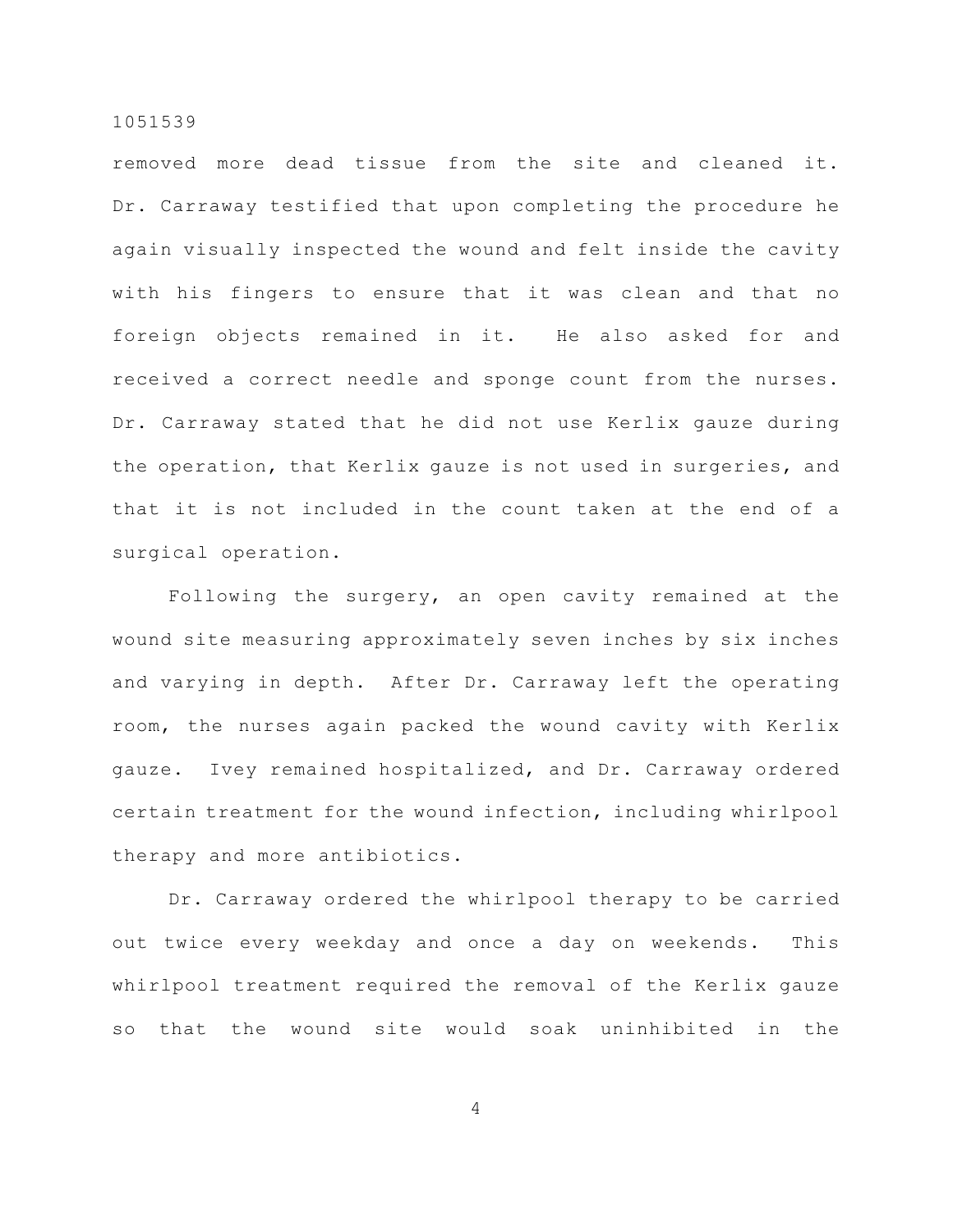whirlpool. At the end of each treatment, the wound was repacked with Kerlix gauze. Residents and hospital nurses performed the packing and unpacking of Ivey's wound before and after the whirlpool-therapy sessions. Dr. Carraway testified that he never packed and unpacked Ivey's wound; Ivey did not contradict this testimony.

On November 5, 2002, Dr. Carraway performed a third irrigation and debridement procedure. Dr. Carraway again testified that to his knowledge the Kerlix gauze packed into the cavity had been removed by the nurses before he entered the operating room. He also stated that he "inspected" the cavity for foreign objects before beginning the procedure. After removing dead tissue and cleaning the wound, Dr. Carraway visually and manually inspected the site, and he did not see anything that would suggest that a foreign object remained in the cavity. Dr. Carraway also testified that he once again asked for and received a correct needle and sponge count from the nurses. After Dr. Carraway left the operating room, the nurses again packed the cavity with Kerlix gauze.

Ivey continued to undergo whirlpool therapy, and, as before, the wound cavity was unpacked before he received the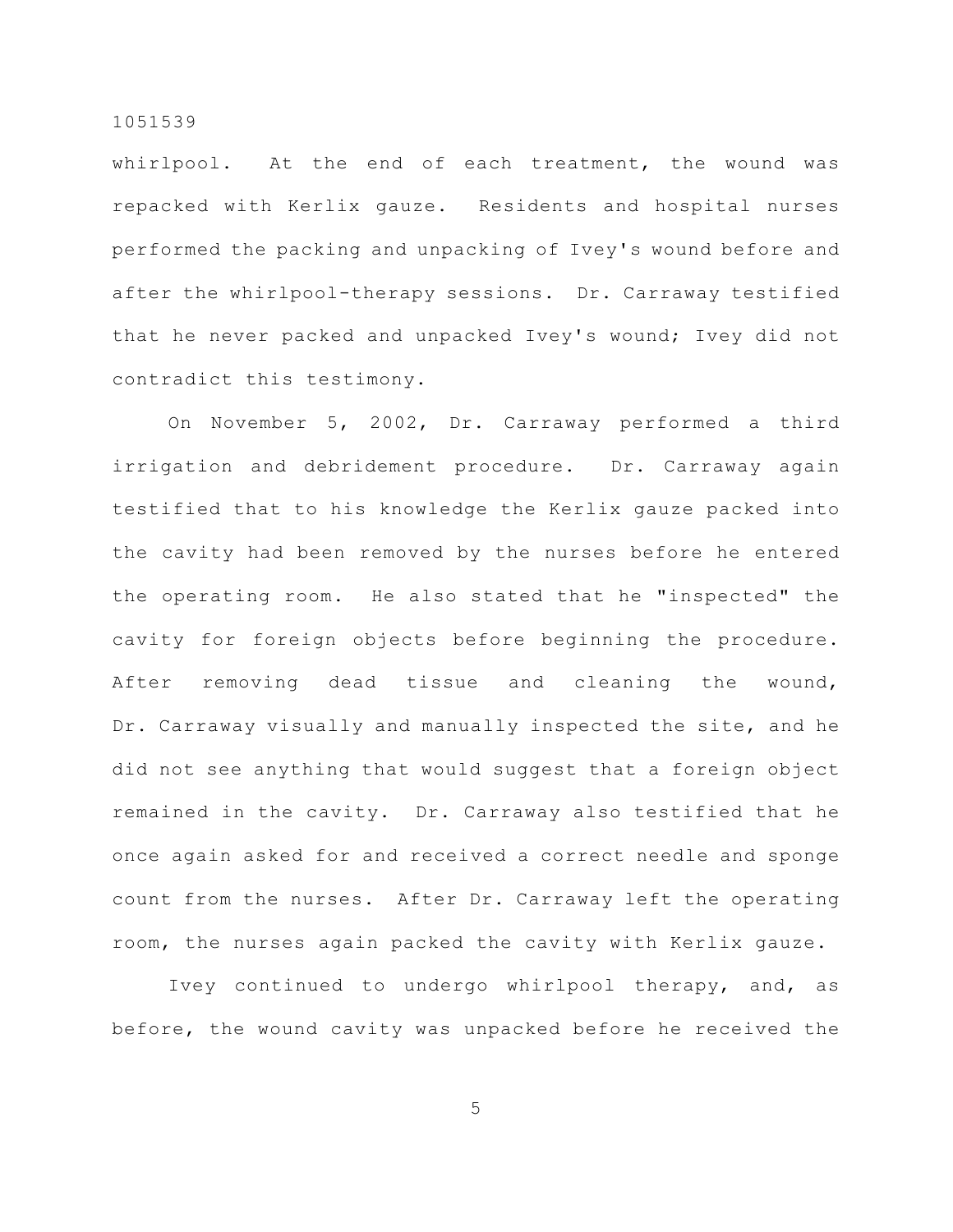treatment and repacked with gauze after each treatment. Dr. Carraway stated that he personally never unpacked or repacked the cavity during these treatments.

On November 8, 2002, Dr. Carraway performed a splitthickness skin-graft procedure on Ivey. As with the previous operations, Dr. Carraway testified that to his knowledge the wound cavity was unpacked and prepped before he entered the operating room. He then performed a visual inspection of the site before beginning the procedure, and he did not see anything suggesting the presence of a foreign object in the cavity. Dr. Carraway first performed another debridement and irrigation of the site. He then performed the skin graft to cover the site. After completing this process, Dr. Carraway again asked for and received a correct count of the needles and sponges used in the operation. Because the cavity was closed by the skin graft, it was not repacked with Kerlix gauze upon completion of this procedure. The wound continued to heal, and Ivey was discharged from the hospital on November 13, 2002.

Ivey saw Dr. Carraway on four post-surgery visits. During his final follow-up examination on January 14, 2003,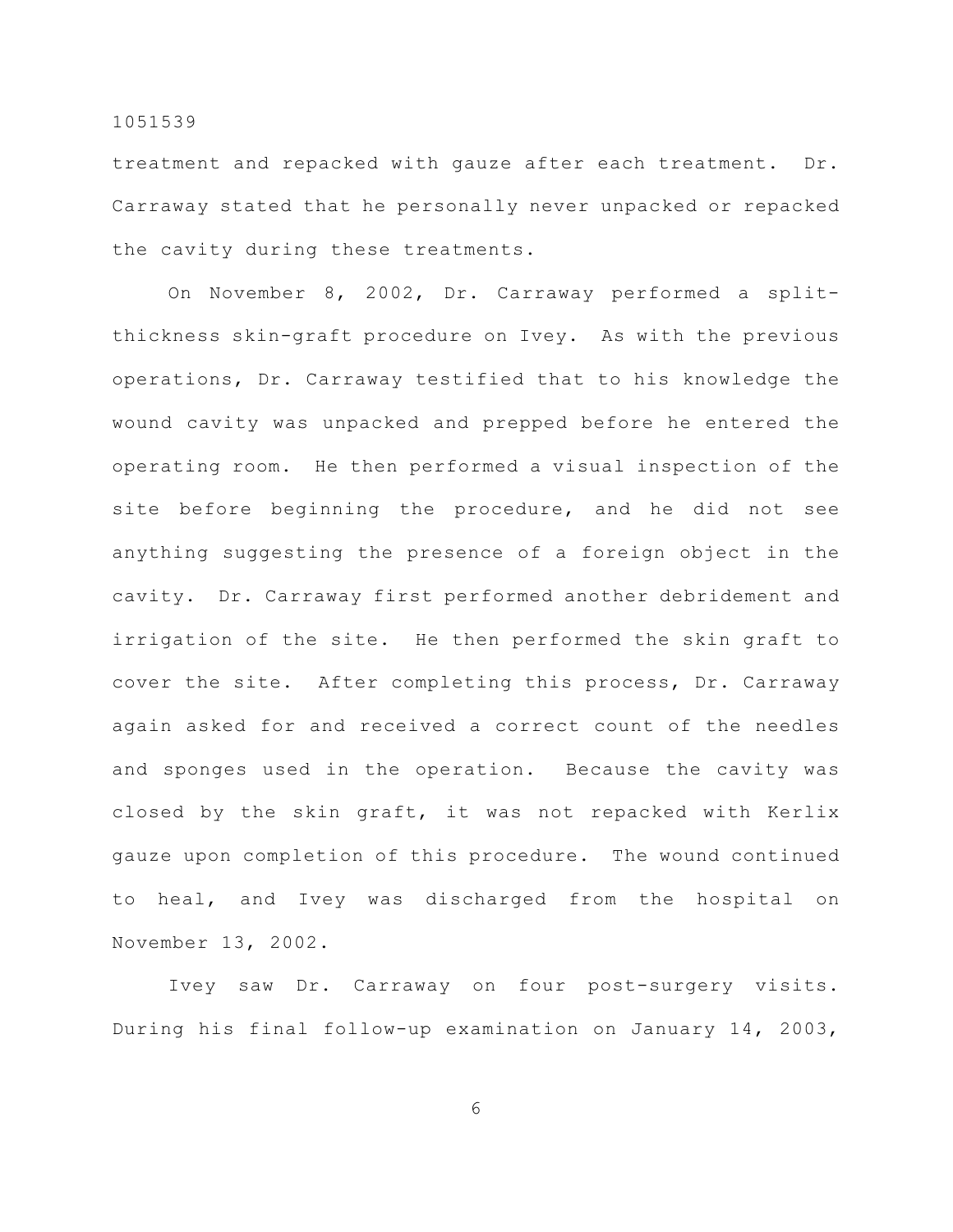Dr. Carraway noted that Ivey's right knee was swollen and that Ivey was experiencing pain and loss of motion in the knee. Dr. Carraway ordered an MRI of Ivey's right knee. Because Ivey's medical insurance had lapsed, he was told by hospital personnel that he needed to have the MRI performed at Cooper Green Medical Center ("Cooper Green").

Ivey was admitted to Cooper Green on January 14, 2003. Dr. Phillip Johnson examined Ivey the following day and discovered that the swollen area above Ivey's right knee was infected. Dr. Johnson diagnosed Ivey with cellulitis and placed him on a regimen of antibiotics. On January 16, 2003, Dr. Johnson performed exploratory surgery on the swollen area above Ivey's right knee. During the surgery, Dr. Johnson made an incision "longitudinally over the area of maximal swelling and carried through the skin into the cavity."<sup>2</sup> Dr. Johnson

 $2$ Though it is unclear from the transcript of trial testimony, the Court understands that the "cavity" to which Dr. Johnson referred was not the same wound cavity that resulted from the original injury; Dr. Johnson stated that the initial reason for the exploratory surgery was that "there was probably an abscess beneath the area of the swelling. And the primary treatment for an abscess is incision and drainage to evacuate the infection." Dr. Johnson's notes from the surgery indicate that he found Kerlix gauze in the "abscess cavity" below the center portion of the swollen area. His notes also state that the gauze was "somewhat adherent to the wall of the cavity."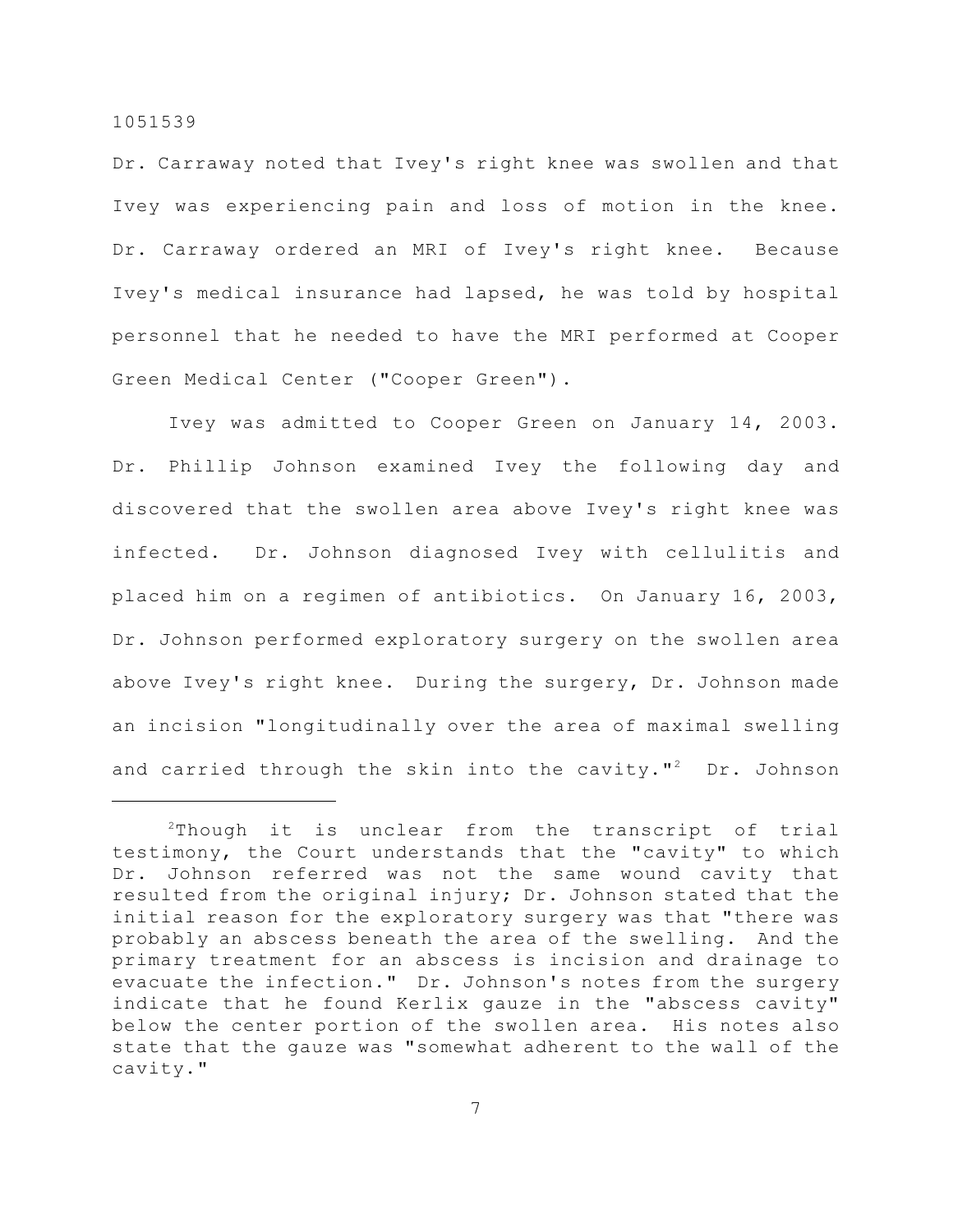drained infected fluid from the area and removed a length of Kerlix gauze from the abscess approximately 10 feet long. Dr. Johnson performed another surgery on Ivey the following day to explore the cavity for additional foreign materials and to change the dressing. He did not find other foreign objects and noted that the wound was starting to heal. On January 20, 2003, Ivey was discharged from Cooper Green.

On October 22, 2004, Ivey filed a complaint in the Jefferson Circuit Court against the hospital and Dr. Carraway, alleging that the defendants had violated the standard of care as evidenced by the Kerlix gauze discovered by Dr. Johnson inside Ivey's right leg. The defendants timely answered the complaint, and, following discovery, both defendants filed motions for a summary judgment. On April 17, 2006, the trial court entered an order granting the hospital's motion for a summary judgment.

Ivey's claims against Dr. Carraway proceeded to trial on June 5, 2006. The jury heard testimony from Ivey, his wife, and Dr. Carraway, and the deposition of Dr. Johnson was read into the record. At the close of Ivey's presentation of evidence, Dr. Carraway filed a motion for a judgment as a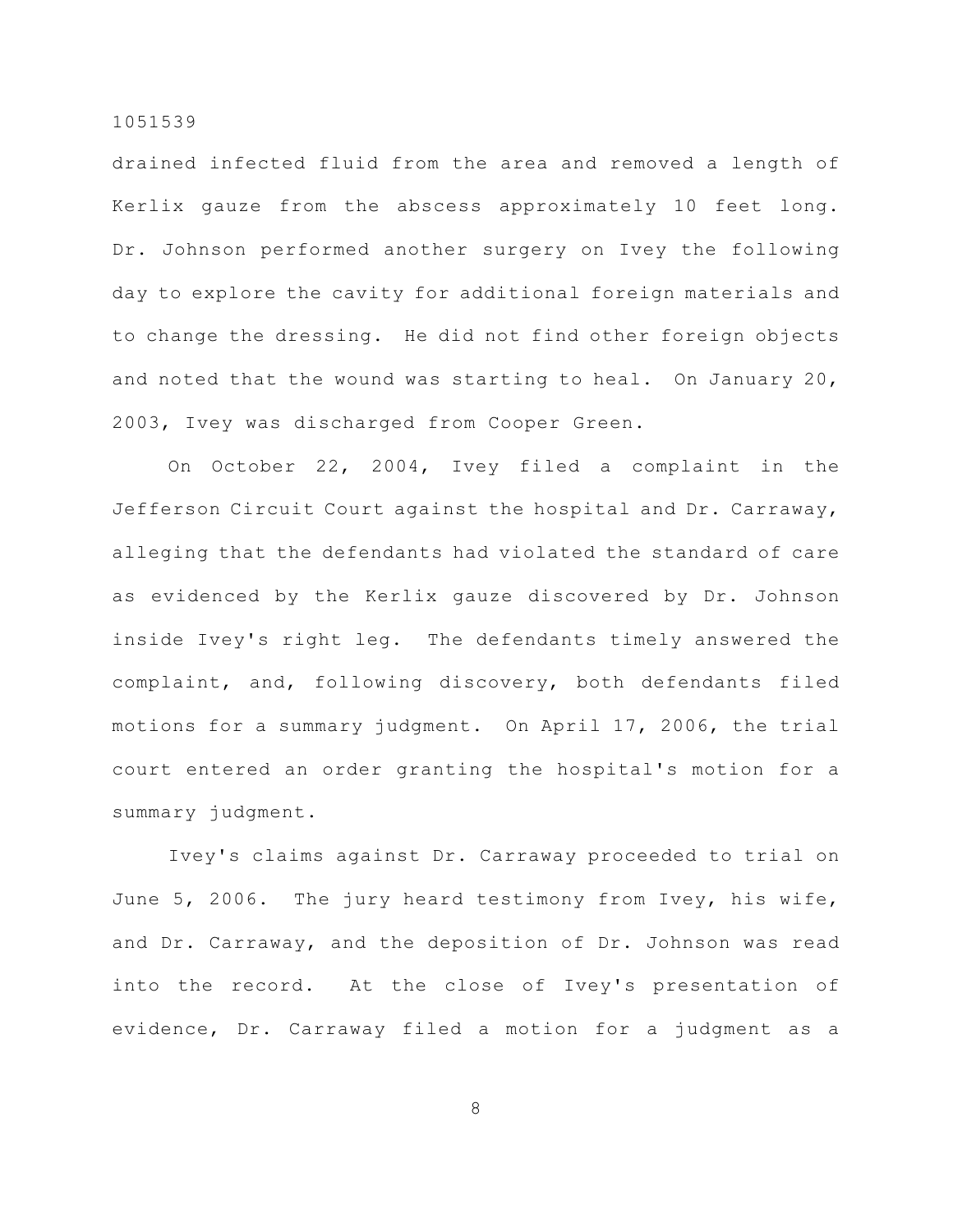matter of law. The trial court granted the motion and entered an order on June 12, 2006, stating that "the evidence was insufficient to permit a finding of any negligence or breach of the applicable standard of care on the part of [Dr. Carraway] and that the evidence was insufficient to show that any conduct of [Dr. Carraway] was the proximate cause any injury to [Ivey]."

Ivey initially appealed both the summary judgment in favor of the hospital and the judgment as a matter of law in favor of Dr. Carraway. Ivey voluntarily dismissed his appeal of the summary judgment, however. This appeal concerns only Ivey's medical-malpractice claim against Dr. Carraway.

## II. Standard of Review

"'When reviewing a ruling on a motion for [a judgment as a matter of law], this Court uses the same standard the trial court used initially in granting or denying the [judgment as a matter of law]. Palm Harbor Homes, Inc. v. Crawford, 689 So. 2d 3 (Ala. 1997). Regarding questions of fact, the ultimate question is whether the nonmovant has presented sufficient evidence to allow the case or issue to be submitted to the jury for a factual resolution. Carter v. Henderson, 598 So. 2d 1350 (Ala. 1992). The nonmovant must present substantial evidence to withstand a motion for [a judgment as a matter of law]. See § 12-21-12, Ala. Code 1975; West v. Founders Life Assurance Co. of Florida, 547 So. 2d 870, 871 (Ala. 1989). A reviewing court must determine whether the party who bears the burden of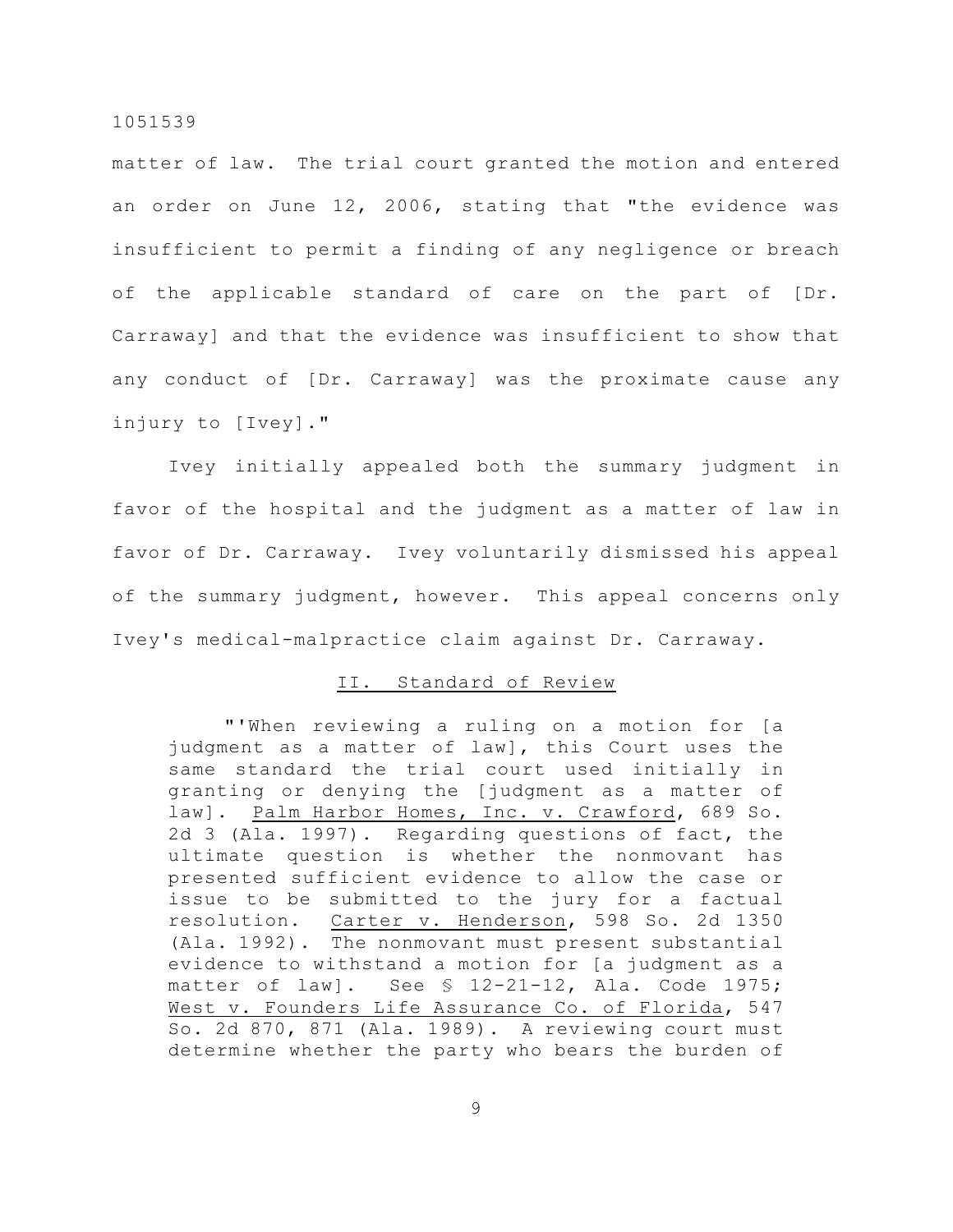proof has produced substantial evidence creating a factual dispute requiring resolution by the jury. Carter, 598 So. 2d at 1353. In reviewing a ruling on a motion for [a judgment as a matter of law], this Court views the evidence in the light most favorable to the nonmovant and entertains such reasonable inferences as the jury would have been free to draw. Id. Regarding a question of law, however, this Court indulges no presumption of correctness as to the trial court's ruling. Ricwil, Inc. v. S.L. Pappas & Co., 599 So. 2d 1126 (Ala. 1992).'"

National Ins. Ass'n v. Sockwell, 829 So. 2d 111, 125-26 (Ala. 2002) (quoting State Farm Fire & Cas. Co. v. Slade, 747 So. 2d 293, 302-03 (Ala. 1999)).

# III. Analysis

The threshold issue in this case is whether Ivey presented substantial evidence that Dr. Carraway breached the standard of care during any of the operations he performed on Ivey. The Alabama Medical Liability Act, § 6-5-540 et seq., Ala. Code 1975 ("the AMLA"), provides, in pertinent part:

"In any action for injury or damages ... against a health care provider for breach of the standard of care, the plaintiff shall have the burden of proving by substantial evidence that the health care provider failed to exercise such reasonable care, skill, and diligence as other similarly situated health care providers in the same general line of practice ordinarily have and exercise in a like case."

§ 6-5-548(a), Ala. Code 1975.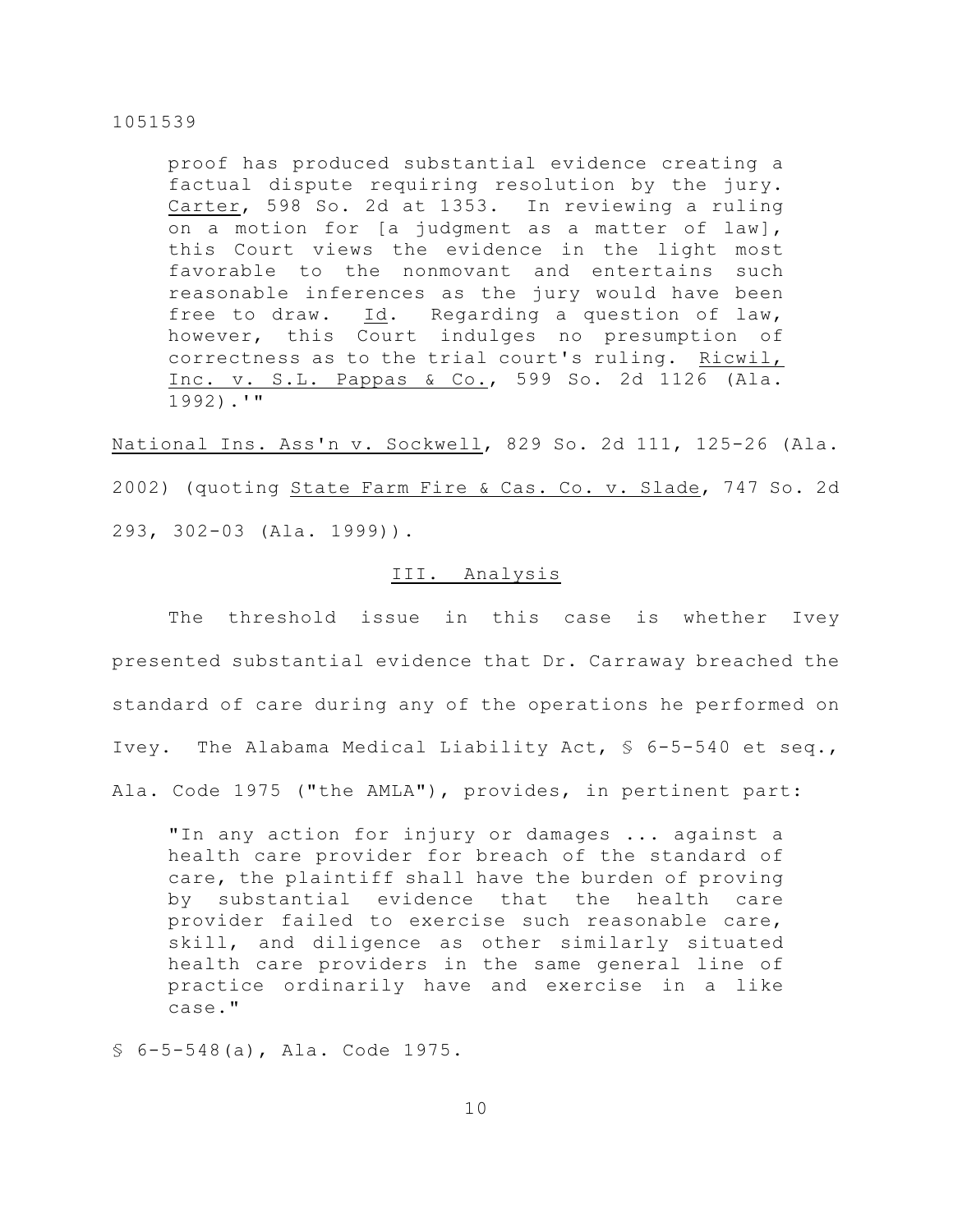This Court has interpreted  $$6-5-548(a)$  to mean that "the plaintiff ordinarily is required to present expert testimony as to the relevant standard of care." Martin v. Dyas, 896 So. 2d 436, 441 (Ala. 2004). Ivey did not present any expert testimony in this regard. Instead, he relied upon the fact that

"[t]his Court has recognized an exception to this rule

"'"'in a case where want of skill or lack of care is so apparent ... as to be understood by a layman, and requires only common knowledge and experience to understand it.'" [Tuscaloosa Orthopedic Appliance Co. v.] Wyatt, 460 So. 2d [156,] 161 [(Ala. 1984)] (quoting Dimoff v. Maitre, 432 So. 2d 1225, 1226-27 (Ala. 1983)).'"

Sorrell v. King, 946 So. 2d 854, 861-62 (Ala. 2006). One situation this Court repeatedly has said falls into this exception is "'"'where a foreign instrumentality is found in the plaintiff's body following surgery'"'" Id. at 862 (emphasis omitted) (quoting Anderson v. Alabama Reference Labs., 778 So. 2d 806, 811 (Ala. 2000), quoting in turn Allred v. Shirley, 598 So. 2d 1347, 1350 (Ala. 1992), quoting in turn Holt v. Godsil, 447 So. 2d 191, 192-93 (Ala. 1984)).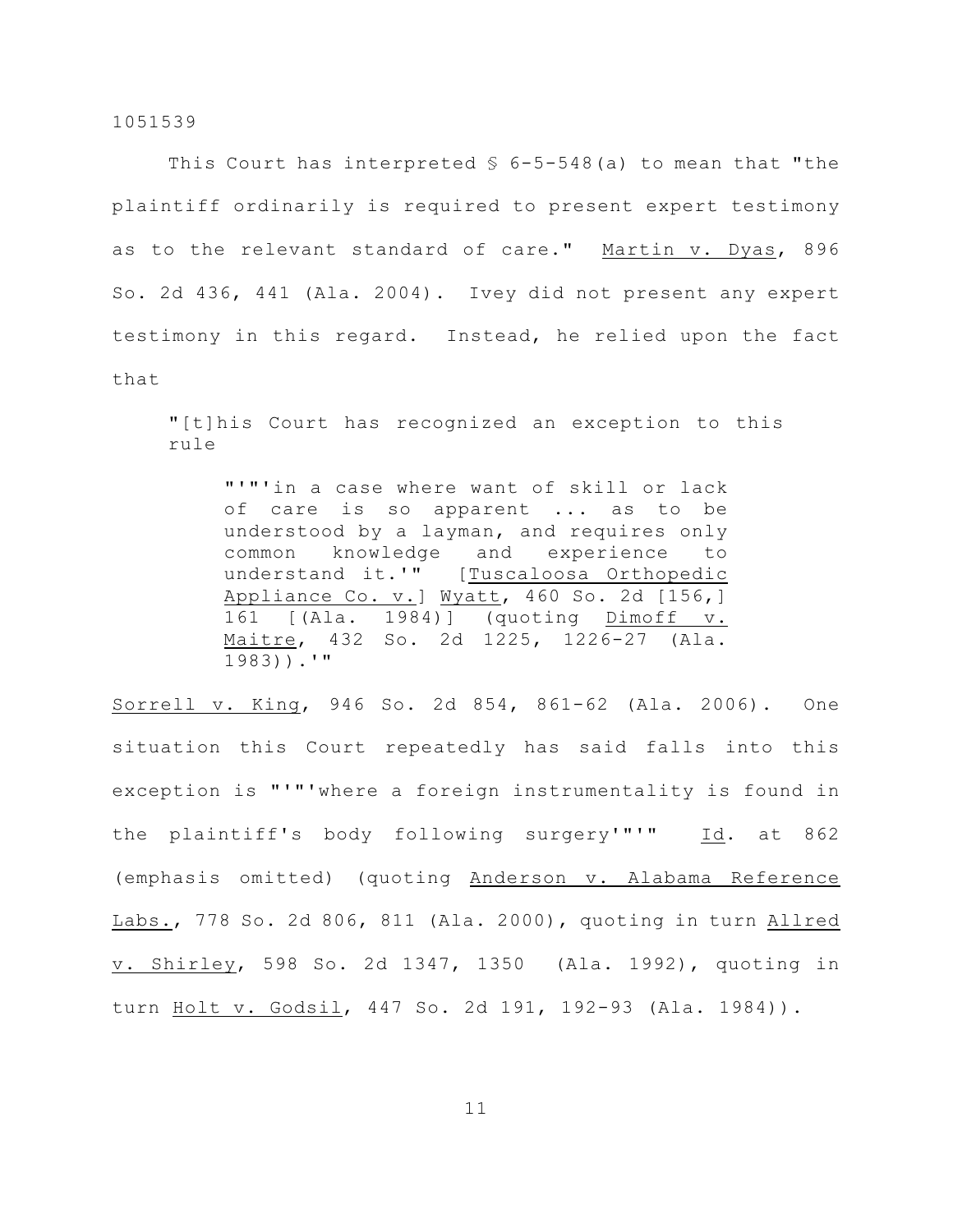Ivey contends that the Kerlix gauze found in his right leg is a retained foreign object that constitutes prima facie evidence that Dr. Carraway breached the applicable standard of care by failing to discover and remove the Kerlix gauze during one or more of the three operations he performed on Ivey. In response, Dr. Carraway testified that he did not control the placement and removal of Kerlix gauze inside Ivey's leg and that he complied with the standard of care in each operation he performed on Ivey. Ivey contends that under the burdenshifting process set forth in Breaux v. Thurston, 888 So. 2d 1208 (Ala. 2003), after he demonstrated the retention of the Kerlix gauze in his leg and Dr. Carraway testified concerning his performance relative to the standard of care, a jury question was presented as to whether Dr. Carraway breached the standard of care.

In Breaux, this Court explained:

"The presence of the retained object is prima facie evidence of negligence by the surgeon in carrying out that responsibility. The presence of the retained objected does not, however, establish negligence per se. Rather, it serves to shift the burden to the defendant surgeon to show that he or she was not negligent because he or she fully complied with the statutorily defined standard of care. ... If, after the plaintiff offers prima facie evidence of negligence by a showing that a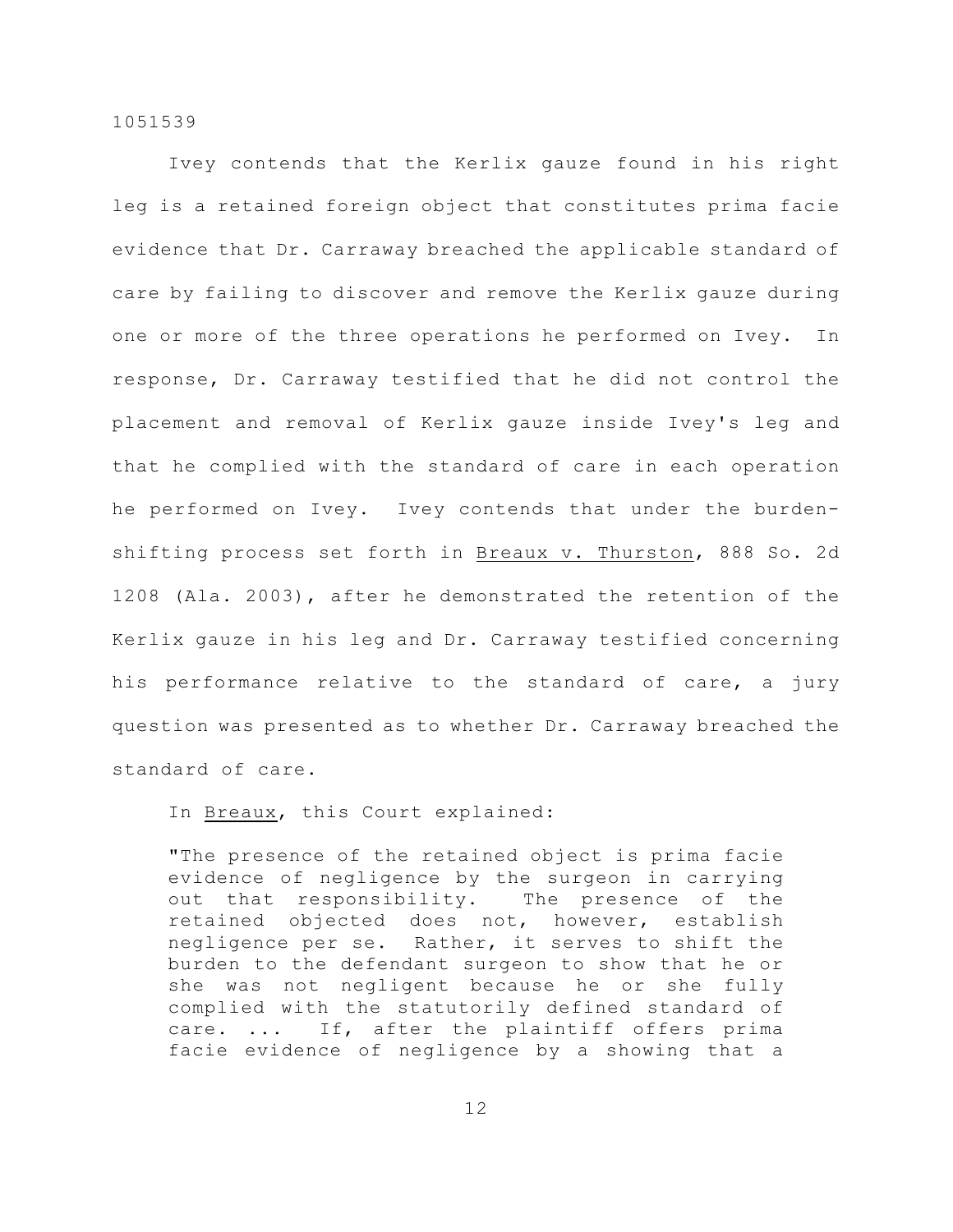foreign object was retained in the body after surgery and the burden of proof shifts to the surgeon, the standard of care is clearly established by expert testimony and there is substantial evidence indicating that the surgeon complied with all components of that standard of care, a jury question is presented as to whether the surgeon was in fact negligent."

Breaux, 888 So. 2d at 1217 (emphasis omitted); see also Houserman v. Garrett, 902 So. 2d 670, 673-74 (Ala. 2004) (stating that "Breaux ... makes it clear ... that in a medical-malpractice case proof of a retained foreign object in the body following surgery amounts only to a prima facie showing of negligence, which can be met by expert and other supporting testimony indicating that the defendant physician has acted within the applicable standard of care. Such a showing by the physician creates a jury question as to whether the physician was in fact negligent" (footnote omitted)).

In the case before us, all the evidence presented indicates that Dr. Carraway controlled neither the placement of the Kerlix gauze in nor its removal from Ivey's wound cavity. Ivey's argument, therefore, implicitly asks us to enlarge the field occupied by the res ipsa loquitur rule beyond the scope it has in retained-foreign-object caselaw.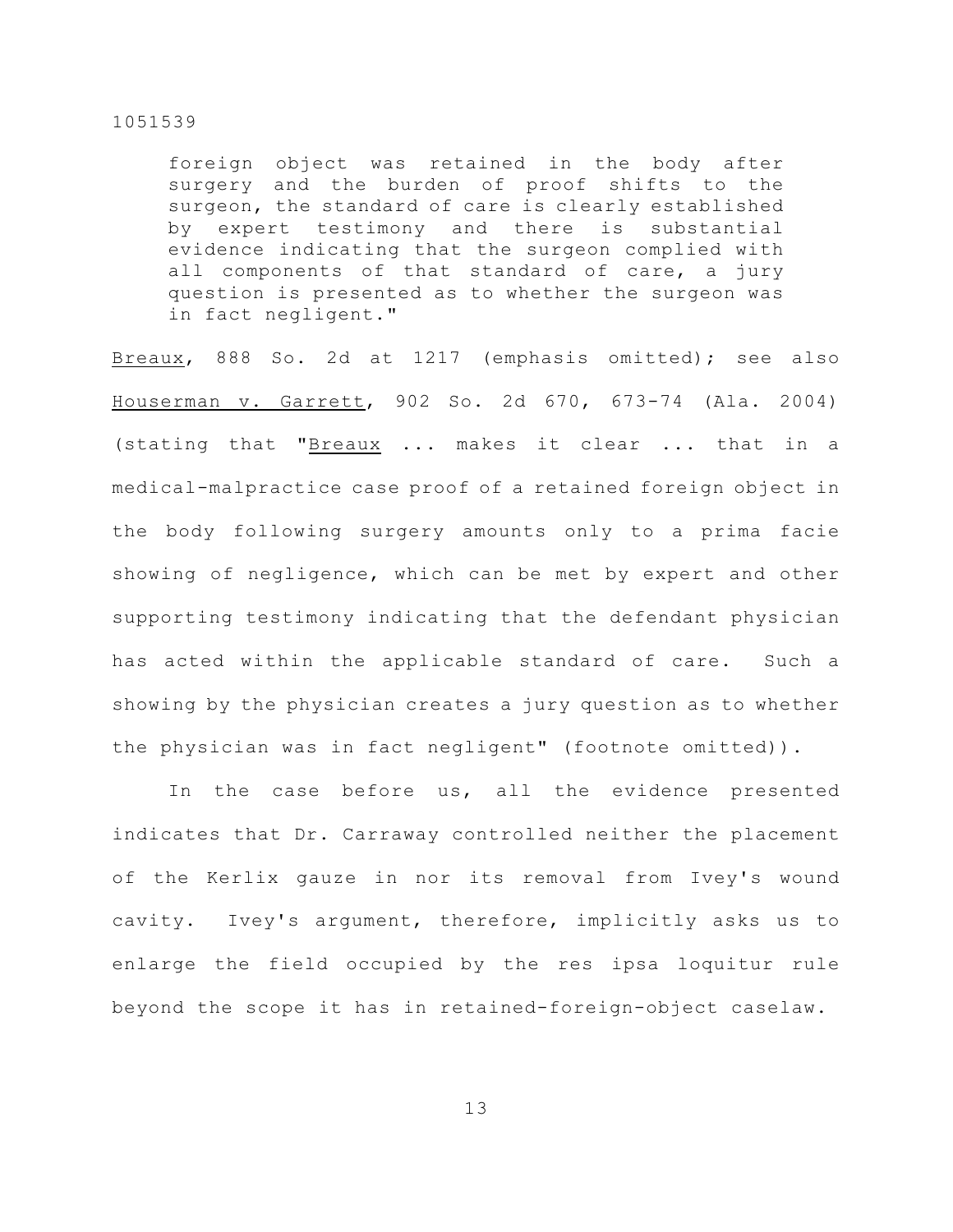In 1923, in Sellers v. Noah, 209 Ala. 103, 105, 95 So. 167, 169 (1923), this Court stated:

"Where a surgeon performing an operation leaves in the body of his subject, closing the wound, a foreign substance that causes injury or damage to the subject, the burden of proof passes to the impleaded surgeon to show that he exercised the stated reasonable and ordinary care, skill, and diligence in respect of the operation upon his subject, including the process of closing the wound."

In Powell v. Mullins, 479 So. 2d 1119, 1126 (Ala. 1985), this Court stated that "[u]nder our cases, a failure to remove sponges, needles, etc., which are placed inside the patient during the operation constitutes prima facie evidence of negligence." (Emphasis added; overturned on other grounds by Breaux, supra.) In Breaux, the Court stated: "[I]t is the responsibility of a surgeon to remove before closing the incision all foreign objects due to be removed .... The presence of the retained object is prima facie evidence of negligence by the surgeon in carrying out that responsibility." 888 So. 2d at 1217.

In these and the other cases constituting a long line of precedent in this area, either an express holding or the facts of the case are consistent with the application of the rule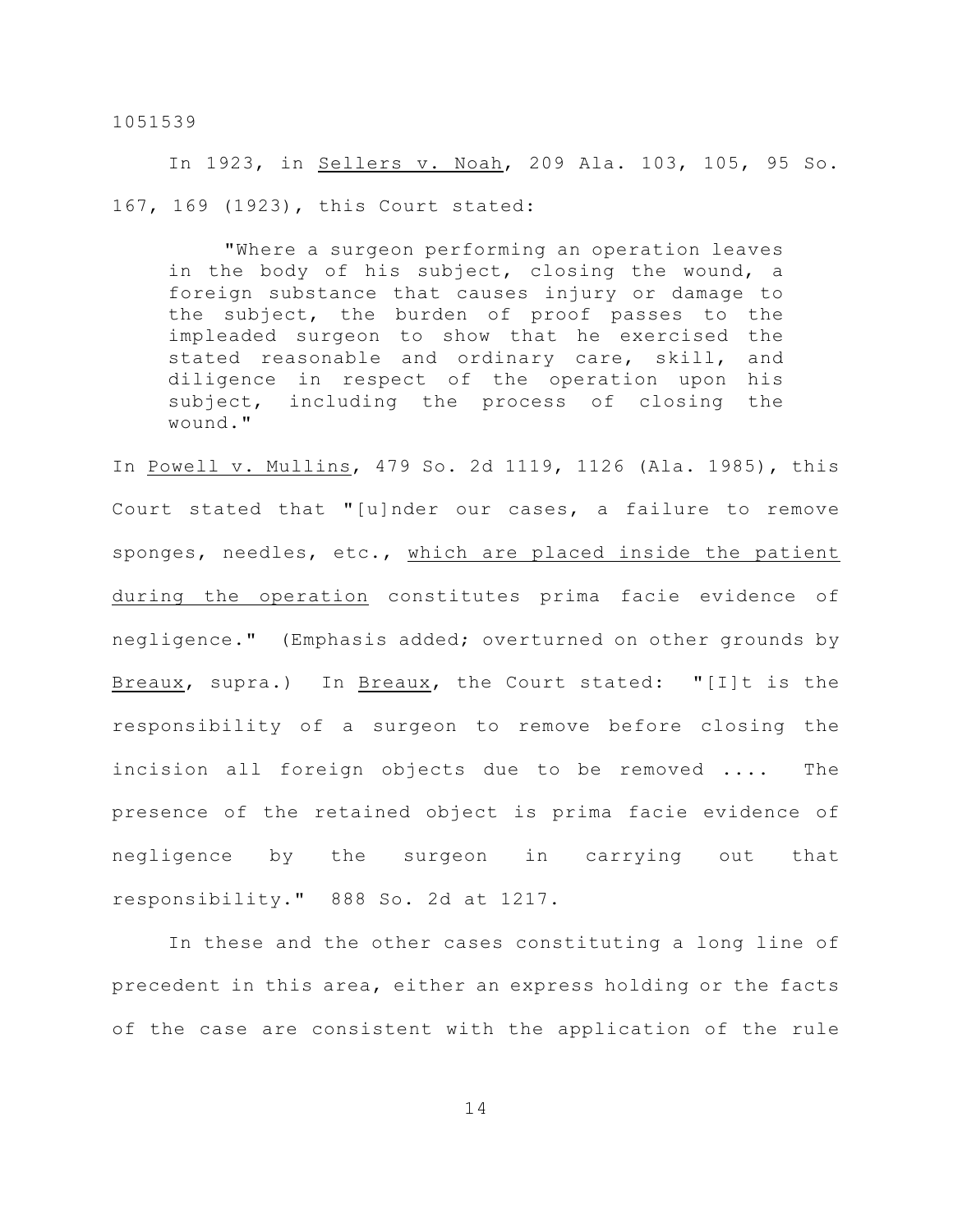only in those situations where the doctor exercises control over the foreign object. So understood, these cases represent a specific application of the general requirement of res ipsa loquitur that "the defendant must have had full management and control of the instrumentality which caused the injury." Alabama Power Co. v. Berry, 254 Ala. 228, 236, 48 So. 2d 231, 238 (1950). The inference of negligence cannot be made without evidence indicating that the defendant is responsible for the cause of the injury. As was explained in Khirieh v. State Farm Mutual Automobile Insurance Co., 594 So. 2d 1220, 1224 (Ala. 1992), "the general purpose" of the exclusivecontrol requirement is to provide an "'indicat[ion] that it probably was the [alleged wrongdoer's] negligence that caused the accident.'" (Quoting 57B Am. Jur.2d Negligence § 1874 (1989).)

Ivey attempts to overcome the fact that the undisputed evidence showed that Dr. Carraway did not insert into or remove from Ivey's leg the Kerlix gauze either before or during surgery by noting that Dr. Carraway ordered the packing of the wound with Kerlix gauze after the surgeries and prescribed the whirlpool treatments that required repeated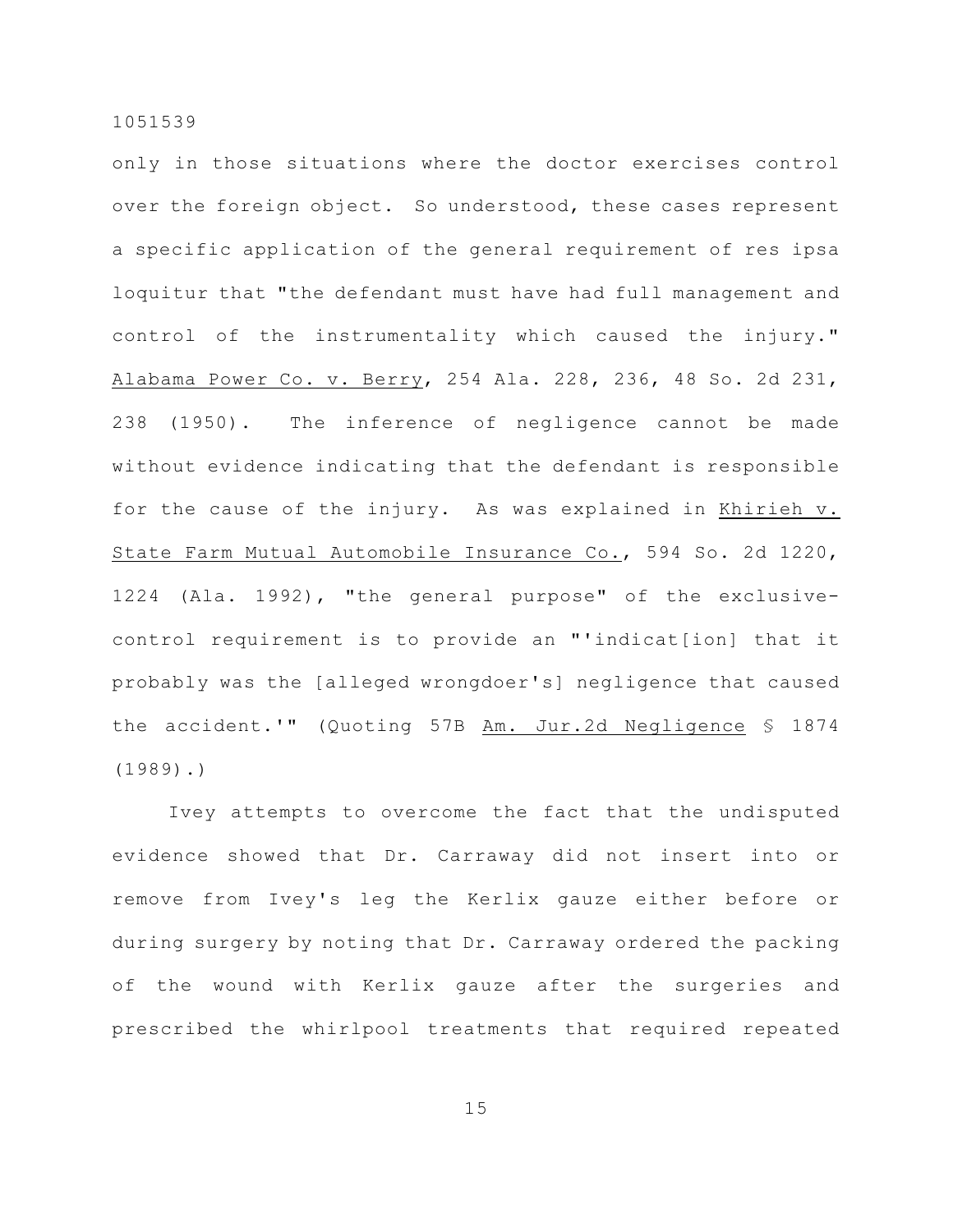packing and unpacking of the wound site. For res ipsa loquitur to apply, however, it is not enough that Dr. Carraway could in some sense be derivatively responsible for the presence of the Kerlix gauze in Ivey's leg. "'[M]aking the negligence point to the defendant ... is usually done by showing that ... "all reasonably probable causes were under the exclusive control of the defendant."'" Khirieh, 594 So. 2d at 1224 (quoting Ward v. Forester Day Care, Inc., 547 So. 2d 410, 414 (Ala. 1989), quoting in turn Restatement (Second) of Torts § 328D (1965)). The unavoidable fact is that Dr. Carraway did not have "full management and control" of the Kerlix gauze because residents and hospital nurses performed the packing and unpacking of Ivey's wound.

Furthermore, the fact that Dr. Carraway ordered the use of Kerlix gauze and whirlpool baths to treat Ivey's wound is distinct from the acts Ivey contends were negligent, i.e., the failure to observe and remove the gauze during one or more of the surgical procedures performed by Dr. Carraway. Ivey did not argue and presented no evidence before the trial court indicating that Dr. Carraway misprescribed treatment for Ivey in ordering the packing and unpacking of the wound with Kerlix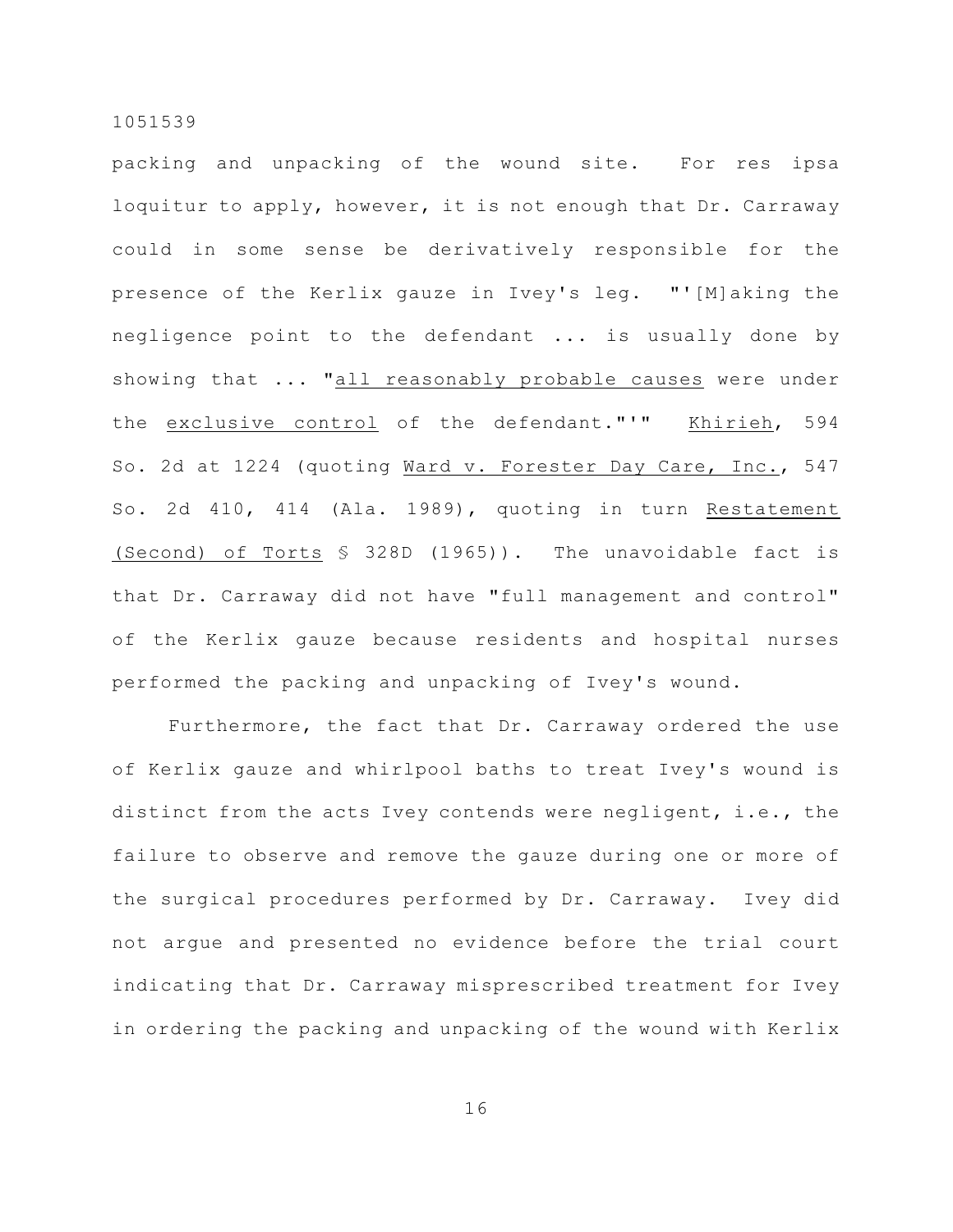gauze. Expert testimony would be necessary to establish that Dr. Carraway breached the standard of care with regard to his prescription of a course of treatment for Ivey because in that regard the "want of skill or lack of care" is not "so apparent ... as to be understood by a layman" and requires more than "common knowledge and experience to understand it." Lloyd Noland Found., Inc. v. Harris, 295 Ala. 63, 66, 322 So. 2d 709, 711 (1975).

A survey of other jurisdictions shows that other states have held that a physician must have placed the foreign object in question in the plaintiff's body in order for the rule of prima facie negligence to apply in a medical-malpractice action. In Ogle v. De Sano, 107 Idaho 872, 875, 693 P.2d 1074, 1077 (Idaho Ct. App. 1984), the Idaho Court of Appeals observed that its Supreme Court in two cases "chose to find the object was not foreign because the doctor had not inserted it in the patient's body[;] instead he had allegedly negligently failed to remove the object in his course of treatment." In Despres v. Moyer, 827 A.2d 61 (Me. 2003), the Supreme Judicial Court of Maine addressed the foreign-object exception in the context of a code section that provided that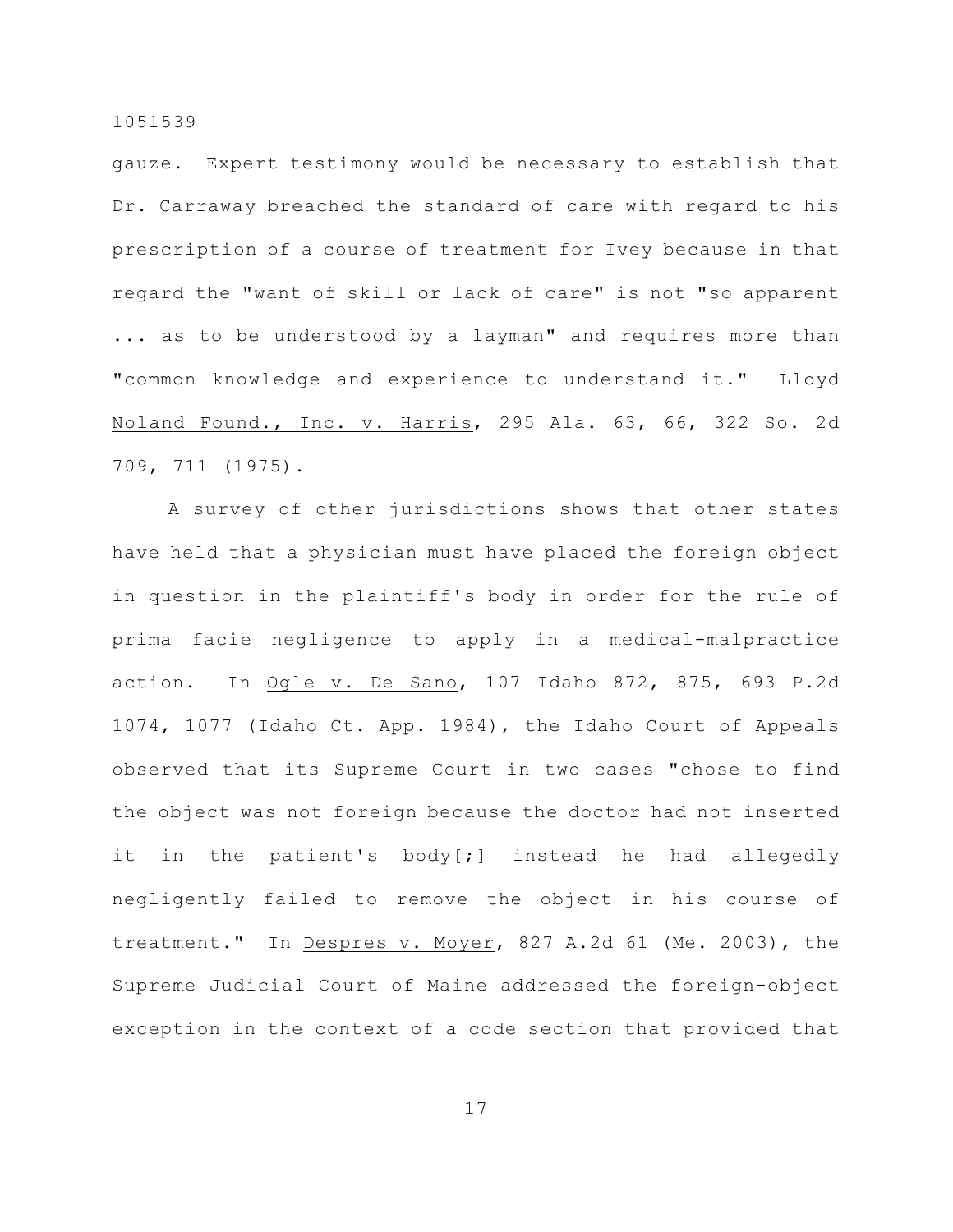a three-year statute of limitation for causes of action for "professional negligence" did not apply "'where the cause of action is based upon the leaving of a foreign object in the body ....'" 827 A.2d at 62 (quoting Me. Rev. Stat. Ann. tit. 24, § 2902). The Despres court concluded:

"[O]ne can only 'leave' a foreign object that one has inserted, and ... if a physician has not inserted the foreign object in question, the exception to the statute does not apply. This is not to say that a physician incurs no liability for having failed to remove an object the physician did not insert but should have removed; .... '[A]ny alleged failure on [the physician's] part to detect [the object] is founded upon a claim for negligent diagnosis or surgery....'"

827 A.2d at 66. Similarly, in discussing Georgia's exception to its statute of limitation for medical-malpractice actions, the Georgia Supreme Court explained:

"Code Ann. § 3-1103<sup>[3]</sup> refers to objects placed in the patient's body during some medical procedure in such a fashion that the physician may be charged with knowledge that the object is lodged there.

"Where a physician places a foreign object in his patient's body during treatment, he has actual knowledge of its presence. His failure to remove it goes beyond ordinary negligence so as to be

 $3$ This section was recodified in Georgia's current code as Ga. Code Ann., § 9-3-72, and provides that a two-year limitations period for medical-malpractice actions "shall not apply where a foreign object has been left in a patient's body ...."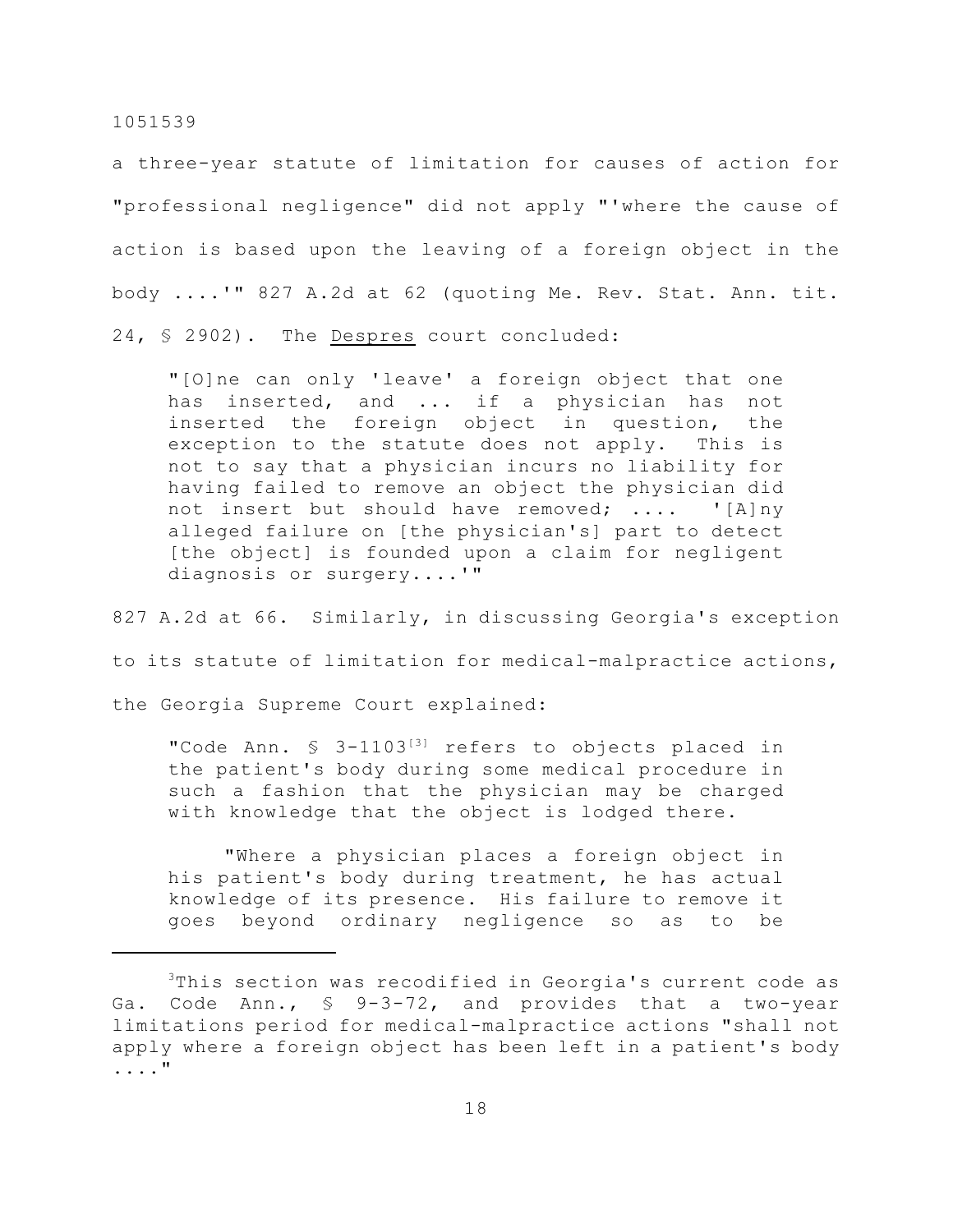classified by the legislature as a continuing tort which tolls the statute of limitations until the object is discovered. The purpose of the legislature in making a distinction between the two types of medical malpractice was to allow the plaintiff's claim which does not rest on professional diagnostic judgment or discretion to survive until actual discovery of the wrongdoing. In such situations the danger of belated, false or frivolous claims is eliminated. The foreign object in the patient's body is directly traceable to the doctor's malfeasance.

"The present case of a doctor's failure to remove particles of ceramic glass from the patient's hand which were not placed there by him is much more akin to the ordinary mis-diagnosis and mis-treatment cases which are covered under Code Ann. § 3-1102."

Dalbey v. Banks, 245 Ga. 162, 163, 264 S.E.2d 4, 5 (1980). See also Reed v. Guard, 374 Ark. 1, 4, 285 S.W.3d 662, 664 (2008) (stating that "a 'foreign object' is just exactly that: an object introduced into the patient's body by a physician, and then inadvertently left behind"); Hall v. Ervin, 642 S.W.2d 724, 728 (Tenn. 1982) (stating that the foreign object exception "was intended to apply to cases where the defending health care provider was in some way responsible for the initial presence of the foreign object complained of").

The plaintiff in Beckett v. Beebe Medical Center, Inc., 897 A.2d 753 (Del. 2006), asked the Delaware Supreme Court to expand the Delaware foreign-object exception in a fashion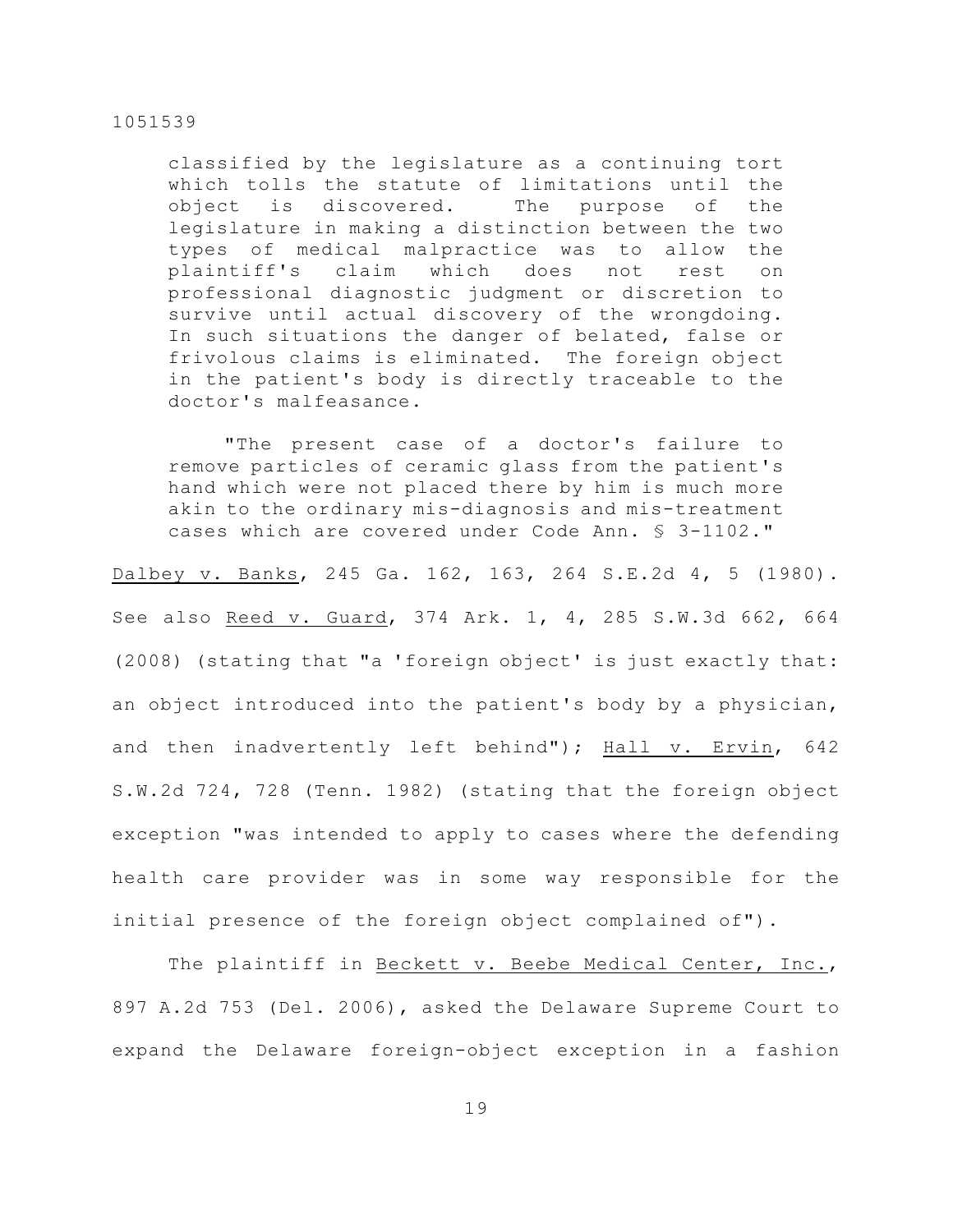similar to Ivey's implicit request here. By statute, Delaware generally requires a plaintiff in a medical-malpractice action to substantiate his or her claims through expert testimony, but it carves out an exception where the complaint alleges that "'a foreign object was unintentionally left within the body of the patient following surgery.'" 897 A.2d at 756 (quoting Del. Code Ann. tit. 18, § 6853(e)(1)). The Beckett court stated, in pertinent part:

"Plaintiff asks us to hold the statutory exception of [Del. Code Ann. tit. 18] Section 6853 applies more broadly, to encompass situations where an object existing in the body before surgery to remove it remains in the body after that surgery. We decline to broaden the scope of Section 6853(e)(i) in this manner.

"The purpose of Section 6853 is to 'require that expert medical testimony be presented to allege a deviation from the applicable standard of care.' The intent of the General Assembly in enacting this provision was to reduce the filing of meritless medical negligence claims. By requiring an Affidavit of Merit,  $[4]$  the General Assembly intended to require review of a patient's claim by a qualified medical professional, and for that professional to determine that there are reasonable grounds to believe that the health care provider has

 $4$ "In Delaware, medical negligence complaints generally must be accompanied by an Affidavit of Merit signed by a qualified expert witness. ... [A]n Affidavit of Merit shall be unnecessary [when] ... [a] foreign object was unintentionally left in the body of a patient following surgery ...." Beckett, 897 A.2d at 755.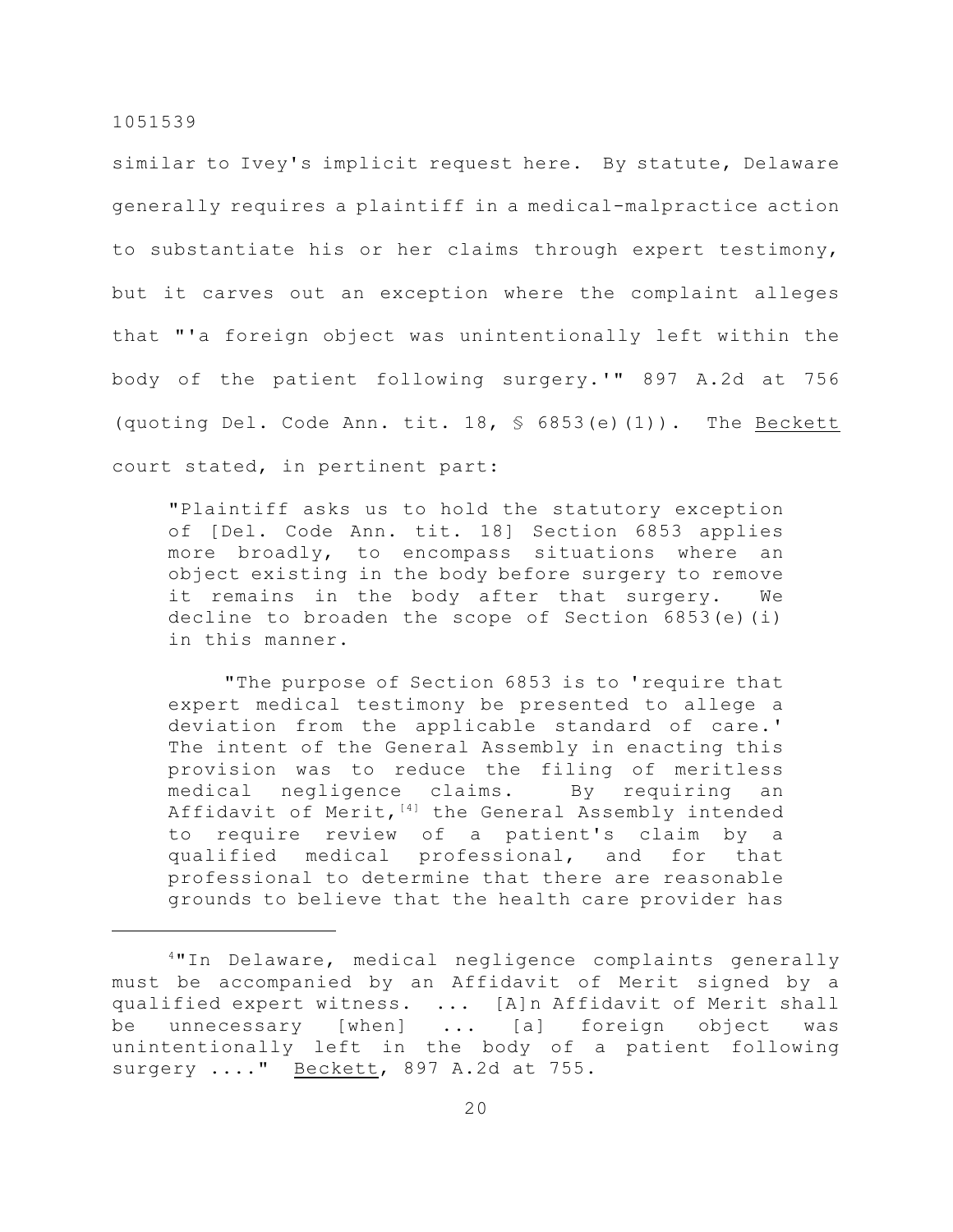breached the applicable standard of care that caused the injuries claimed in the complaint.

"The underlying issue in this case is whether Dr. Tatineni was negligent in performing surgery to remove a foreign object already present. This is not a claim of negligence which speaks for itself as would the failure to remove from the patient's body a surgical instrument used during the surgery. Expert testimony is necessary to determine the merits of this claim. We agree with the Superior Court that the foreign object exception was not intended to apply to the facts of this case.

"Accordingly, we approve the definition of 'foreign object' announced in Lacy [v. G.D. Searle & Co., 484 A.2d 527 (Del. Super. Ct. 1984),] and reiterated by the Superior Court here. 'Foreign object' within the meaning of Section 6853 refers to an object not present in the patient's body before the commencement of the procedure by the health care provider and that was present in the patient's body after conclusion of the procedure. Because the facts alleged here do not fit this definition, an Affidavit of Merit was required."

897 A.2d at 757 (footnote omitted).

The underlying issue here is whether Dr. Carraway was negligent in failing to discover and remove the Kerlix gauze during the surgeries he performed on Ivey. As was true for the court in Beckett, we cannot conclude that this is "a claim of negligence which speaks for itself as would the failure to remove from the patient's body a surgical instrument used during the surgery." 897 A.2d at 757. Whether the efforts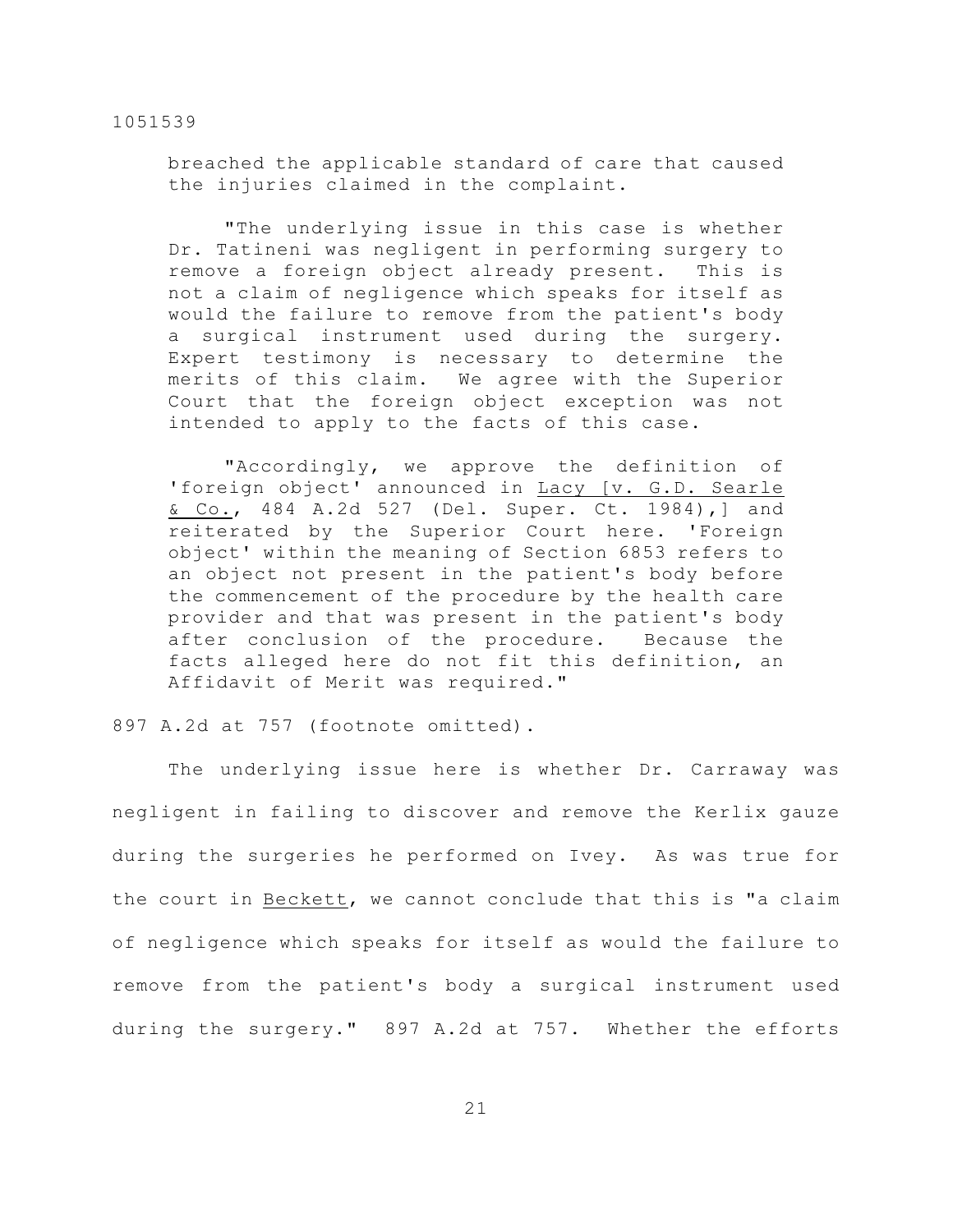made by Dr. Carraway to examine the wound cavity during the surgeries he performed fell short of the applicable standard of care is not "so apparent as to be within the comprehension of laymen and to require only common knowledge and experience to understand it."<sup>5</sup> Parrish v. Spink, 284 Ala. 263, 267, 224 So. 2d 621, 623 (1969).

 $5$ At one juncture in his testimony, for example, Dr. Carraway testified as to the possibility of an object such as the gauze in this case being "walled off" by new tissue growing in the wound cavity.

That expert testimony would be required to establish that Dr. Carraway acted negligently in failing to discover and remove the Kerlix gauze during any of the three surgeries also answers an argument made by Ivey that Dr. Carraway voluntarily assumed the duty of looking for the Kerlix gauze in the wound cavity. Ivey did not make this argument before the trial court, but on appeal he notes that Dr. Carraway testified that he was "aware that [he] needed to be looking for [the] Kerlix gauze when [he] inspected the wound." Even if such an admission establishes that Dr. Carraway had a duty to look for Kerlix gauze in the course of the operations he performed on Ivey, it does not establish that his failure to discover the gauze constituted prima facie evidence of breach of that duty. Dr. Carraway repeatedly stated that he looked for foreign objects in the wound cavity at the beginning and end of each surgery, that he saw no evidence of any such objects, and that he complied with the standard of care in each operation. Refuting Dr. Carraway's testimony required expert testimony because whether he should have discovered the Kerlix gauze when he did not insert it and had no actual knowledge of its presence is not "so apparent as to be within the comprehension of laymen ...." Parrish v. Spink, 284 Ala. 267, 267, 224 So. 2d 621, 623 (1969).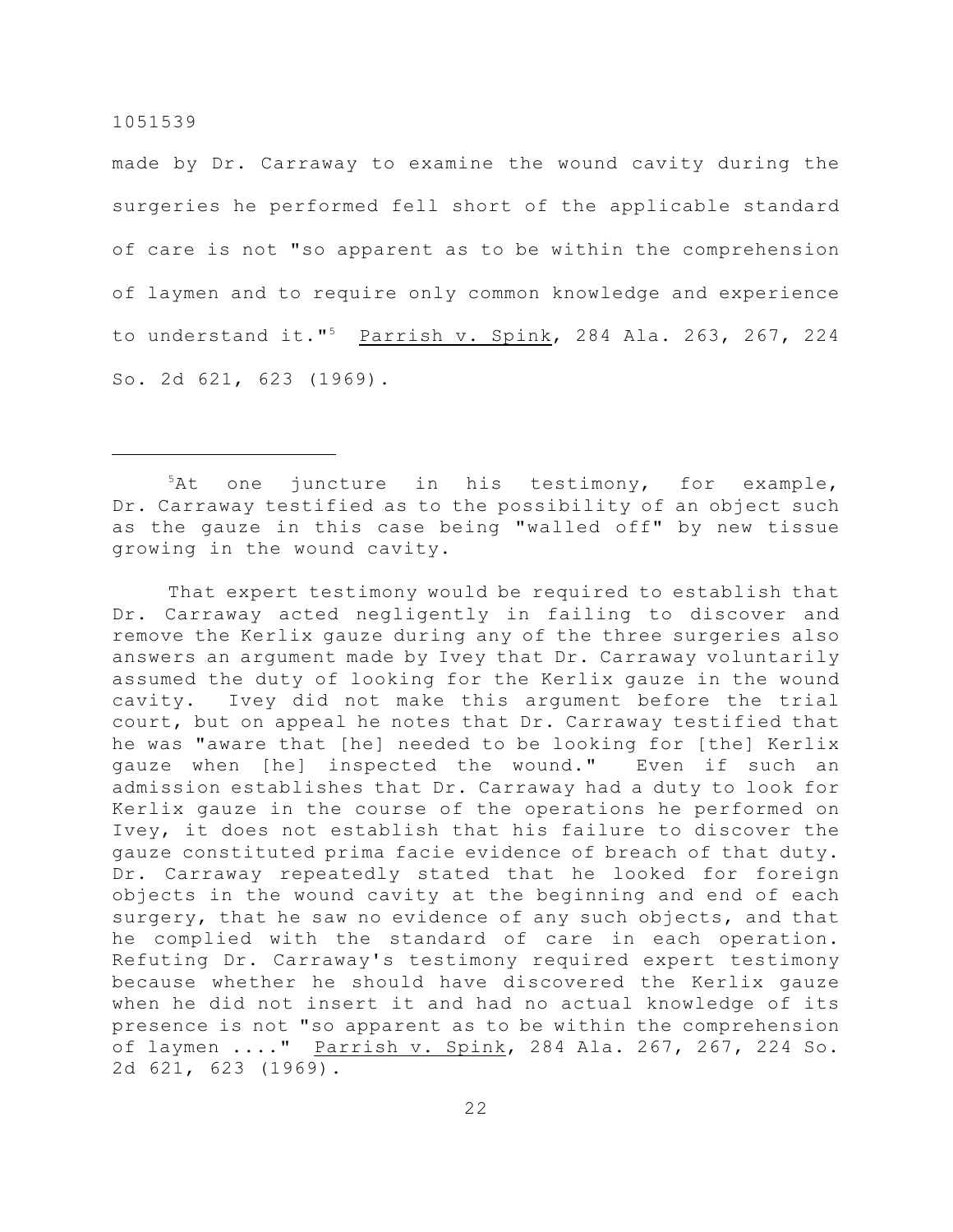Just as Delaware enacted its requirement of expert testimony for medical-malpractice cases "to reduce the filing of meritless medical negligence claims," Beckett, 897 A.2d at 757, the Alabama Legislature enacted the AMLA to restrict "the increasing threat of legal actions for alleged medical injury." § 6-5-540, Ala. Code 1975. The application of the doctrine of res ipsa loquitur in cases involving foreign objects represents an exception to the general requirement that a plaintiff in a medical-malpractice action must present expert testimony to establish a breach of the applicable standard of care. Enlarging the retained-foreign-object exception in the manner Ivey wishes us to do would be contrary to the essential requirements of res ipsa loquitur.

We conclude that Ivey needed to present expert testimony concerning whether Dr. Carraway breached the applicable standard of care by failing to discover and remove the Kerlix gauze from Ivey's leg in order to present a jury question on that issue. Because he did not do so, the trial court